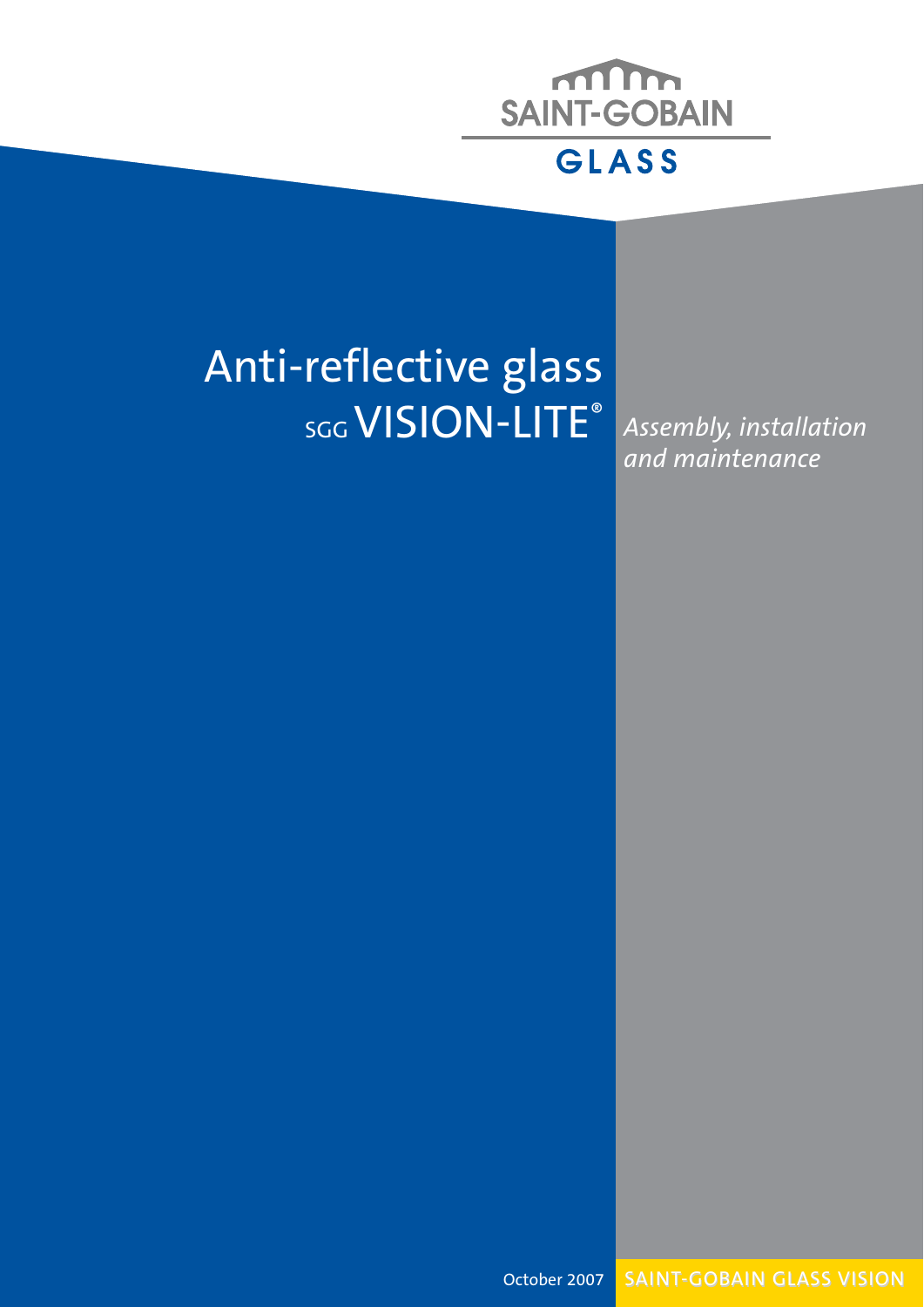### Contents

## 1- The product

sgg VISION-LITE is a glass with very low light reflectance (1%). It is available in laminated form, using sgg DIAMANT extraclear glass.

The 2 external faces of the laminated glass have transparent oxide coatings or metal nitride coatings which, by reducing the reflectance of the surface of the glass, improve the transparency of the glass and the visibility of objects viewed through it.

In comparison with standard clear glass, scc VISION-LITE glass has:

- much greater transparency;
- an extremely low light reflectance level;
- a higher light transmittance level;
- much better colour contrast.

The residual reflection has a bluish colour and can vary slightly. This reflection is only visible when the glass is viewed at a certain angle and under certain lighting conditions and where there is a difference in brightness between the exterior and the interior, and depends on the environment. The residual reflected colour reduces and virtually disappears when the glass is viewed at an acute angle.

Whatever angle it is viewed from, the reflectance of scc VISION-LITE glass is lower than that of non-coated glass. It is most effective when the glass is viewed from a perpendicular angle. This effectiveness decreases as the angle from which it is viewed narrows.

#### *Durability*

The scc VISION-LITE coating meets the class A durability criteria of European standard EN1096-2.

#### *Defects*

The SGG VISION-LITE coating meets the requirements of standard EN 1096-1: acceptability criteria for defects in coated glass (spots, pinholes, punctual defects, scratches).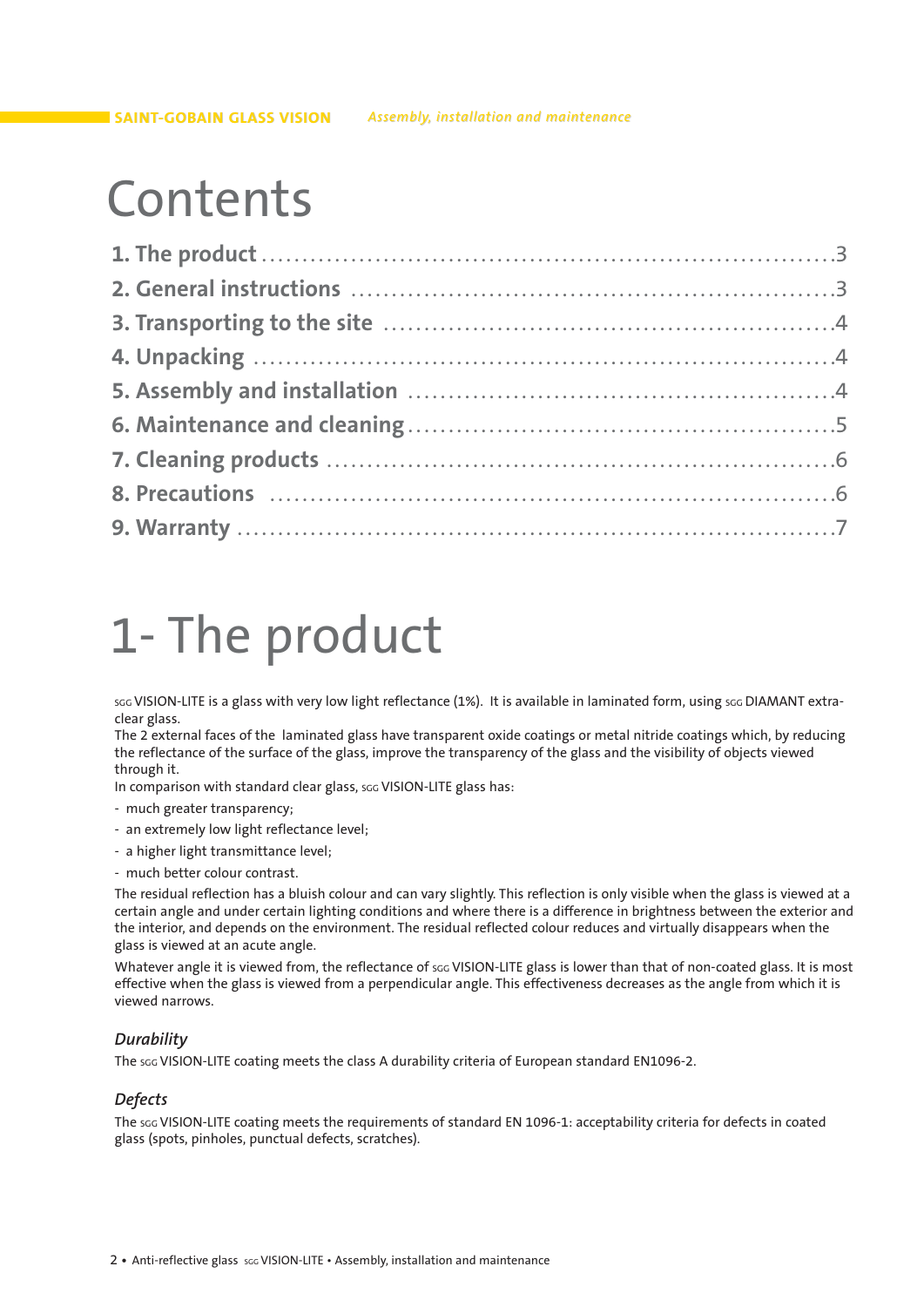## 2- General instructions

Never use adhesive films (self-adhesive) or adhesive labels on the coating of sGG VISION-LITE.

#### *Detection of the coating*

It is not easy to mark the sGG VISION-LITE coating. A special coating detector can be obtained from SAINT-GOBAIN GLASS. In the absence of a detector, the anti-reflective coating can be identified using the flame from a cigarette lighter and observing the 2 reflections which are perpendicular to the glass:

**1st case:** the 2 reflections of the flame are yellow: the glass is uncoated;

**2nd case:** the foreground reflection is blue, and the background reflection is yellow: the glass has a single anti-reflective coating; the coating is on the side of the flame;

**3rd case:** the foreground reflection is yellow and the background reflection is blue: the glass has a single coating; the coating is on the other face;

4th case: the 2 reflections of the flame are blue: the glass is scc VISION-LITE with a coating on each face.

#### *Handling*

Finger marks and dirt on the sac VISION-LITE coating, which would require additional cleaning procedures, must always be avoided. The glass must always be handled with clean gloves. When handling, remember that there is a coating on both faces of the glass.

Scratches are visible when viewed from a wide angle (reflected). They are more visible than on clear non-coated glass.

Regular checks must be made to ensure that anything in contact with the coating (tables, suction cups, transport rollers, protective paper, etc) is clean and free from particles of glass which could scratch and damage the coating.

## 3- Transporting to the site

Care must be taken to ensure that the sgg VISION-LITE coating is not damaged during transport: either by fixings, or being hit by items from the road (gravel), etc.

Stacks of standard cut sizes are transported in boxes (recommended) or in holders:

- At the top and bottom of the stack:
	- they should be protected using "CELL-AIR" type foam packing sheet.
- Between each sheet of glass:
	- protection using Lucite type powder;
	- or soft, neutral (non acid), clean, crease-free interleaving paper;
	- or small non-adhesive cork separating pads (recommended), or with neutral adhesive, which leaves no marks on the coating.

The stacks of standard cut sizes are wrapped and protected. Desiccant is only used for long journeys when there is a risk of condensation forming between the sheets of glass.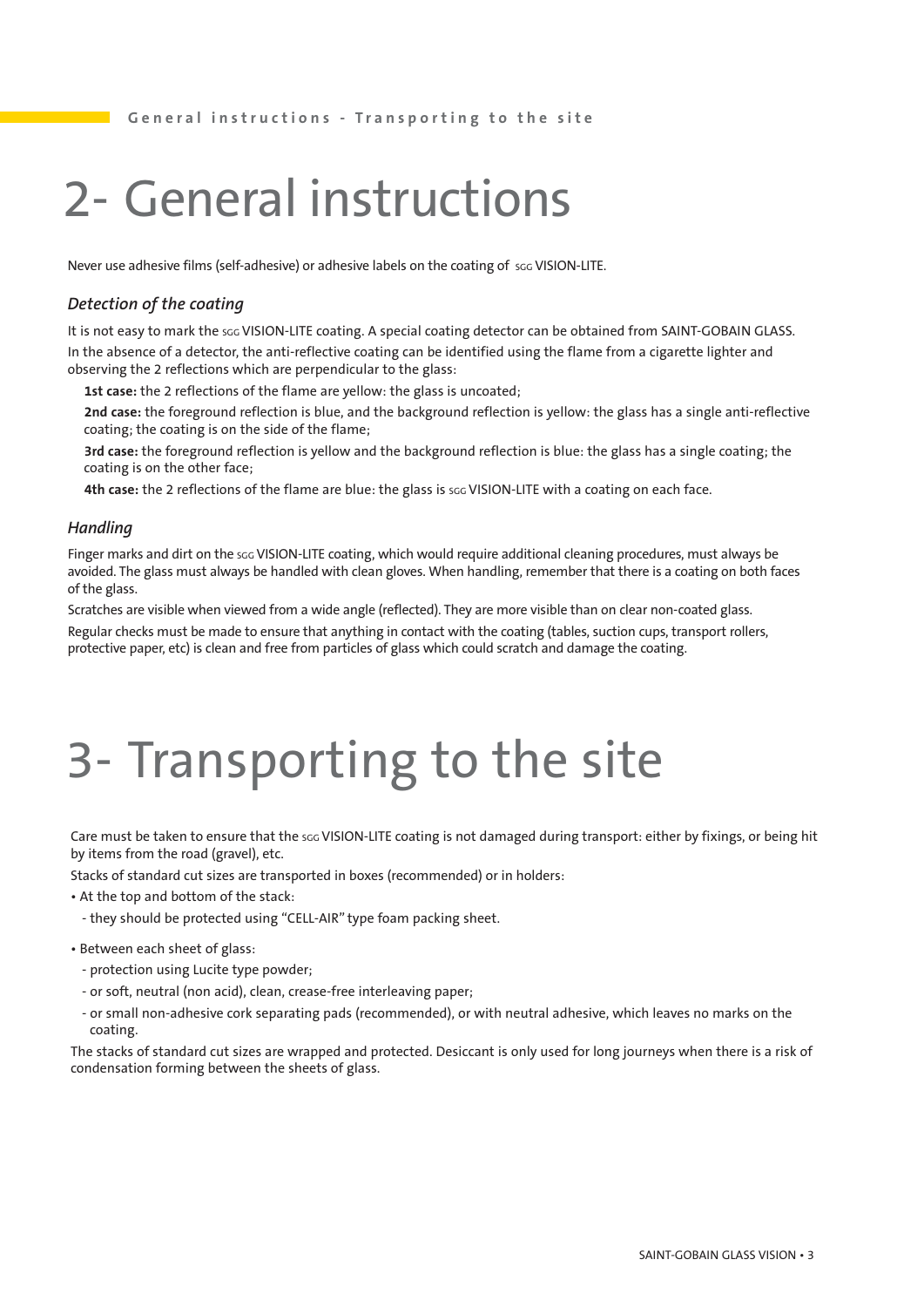## 4- Déballage

scc VISION-LITE must be stored in a dry, well-ventilated location. Traces of moisture which have dried on the surface of the glass are very difficult to remove.

When loading or unloading, suction cups can be used on the sGG VISION-LITE coating, taking the following precautions:

- clean suction cups;
- or if preferred, use "CELL-AIR" type foam packing sheet between the suction cup and the SGG VISION-LITE coating. This protection (recommended) helps to prevent the suction cup leaving marks.

When handling the glass, the sheets must be prevented from sliding against one another; the sheet must be separated from the sheet next to it, before it is lifted up.

If tongs are used, a check must be made to ensure that they will not damage the coating; clean undamaged rubber.

### 5- Assembly and installation

#### *Protection of the sheets of glass*

- The same precautions must be taken as those for soc COOL-LITE CLASSIC coated glass.
- During transport and on site, it is essential that the glass is protected from dirt and splashes of materials such as gravel, concrete, plaster, mortar, etc. If the surface of the glass becomes dirty, the dirt must be removed immediately, before it dries or hardens, using plenty of water.
- It is also strongly recommended that rainwater is prevented from running onto the glass. Do not leave water to dry on the coating: the glass should therefore be rinsed with clean water and dried.

#### *Cleaning on-site*

- Cleaning must be carried out using plenty of water, and all dirt must be removed.
- A clean sponge must be used, which must be rinsed regularly during the cleaning process to avoid particles of dirt scratching the coating.
- To avoid the formation of marks (as a result of water drying), it is also recommended that the glass is correctly dried using a scraper or a soft cloth.

#### *Installing the glazing*

- Care must be taken not to damage the coating by using tools made of soft materials (for example clean plastic hammer, wooden blocks), together with lubricants which do not leave any residue on the surface of the glass.
- When using a silicone-based sealant, it must be prevented from escaping outside the glazing channel, and must not get onto the surface of the glass. If it does, remove it immediately before it starts to harden or dry. If it is allowed to dry, the only way of removing the silicone is to use dilute acetone with a soft cloth (caution never use any sharp tool such as a razor blade).

**Never use adhesive films (selfadhesive) or adhesive labels on the coating of SGG VISION-LITE.**

#### **Never use any sharp tool such as a razor blade.**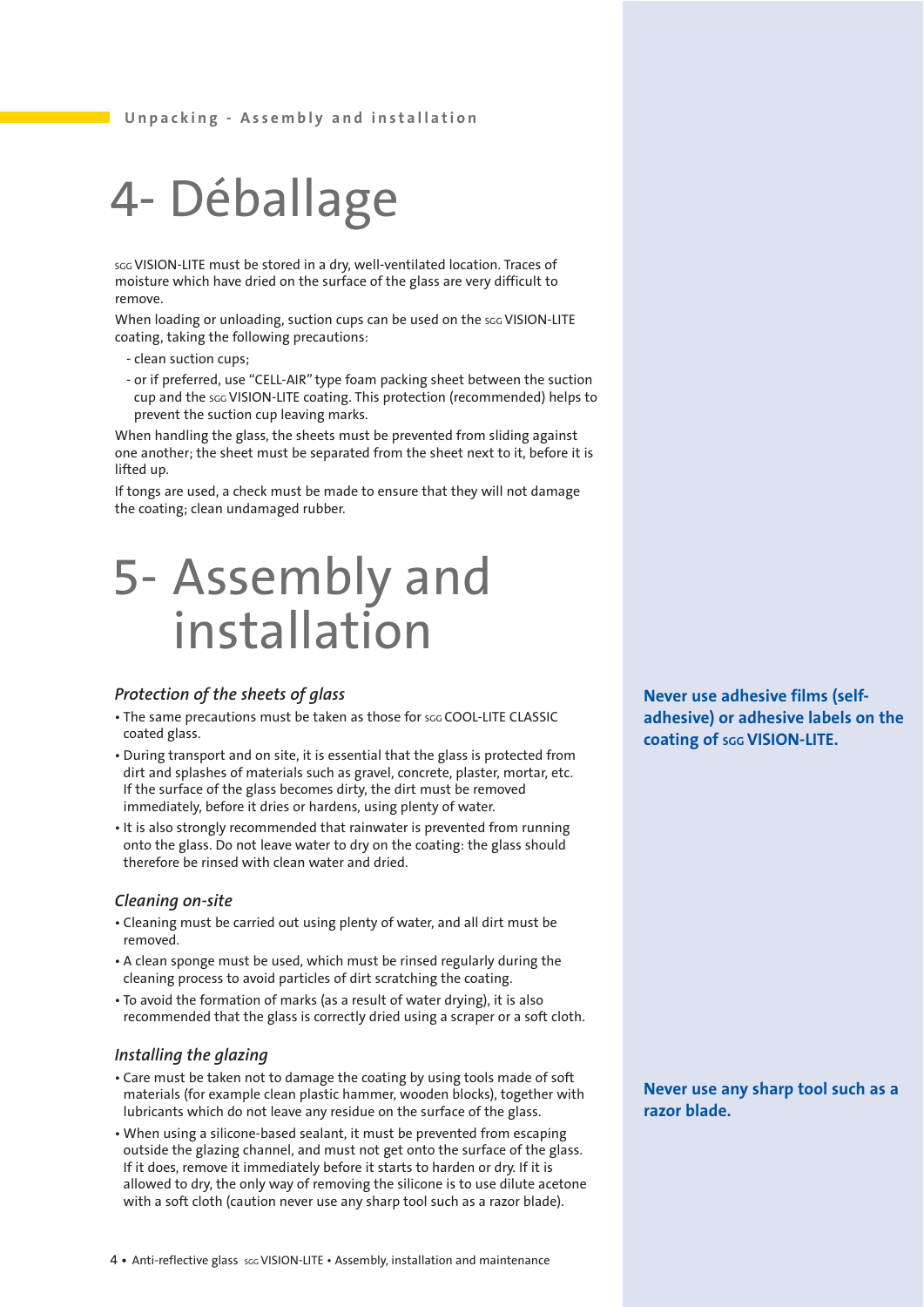#### *After assembly*

- Do not use materials such as chalk or lime to indicate the presence of glass, as they are abrasive and could damage the coating.
- However, since scc VISION-LITE glass is very transparent, its presence must be indicated, by hanging a notice or a sign on it or by placing a marking strip across it in order to draw attention to it. This sign must indicate, in the local language, the precautions to be taken, and in particular the prohibition of any contact with the sGG VISION-LITE coating using a sharp or metal object, which could scratch it.
- Important: If work on the site has not been completed, the glass must be protected from any risk of impact which could damage the coating (for example, cover the glazing with wood panels).

## 6- Maintenance and cleaning

- Regular cleaning is necessary in order to maintain a good anti-reflective effect. The frequency with which it is cleaned depends on the atmospheric conditions and the environment.
- The cleaning should be carried out using plenty of water, ammonia if required, or a neutral window cleaning product.
- A sponge, chamois leather or undamaged rubber scraper may be used. These must all be cleaned regularly during the washing process to avoid particles of dirt damaging the coating. The water must be changed more frequently than usual, for the same reason.
- Dilute alcohol may also be used (pure alcohol is prohibited).
- It is essential to dry the glass correctly in order to avoid the formation of coloured marks resulting from impurities in the water (limescale, etc.). The glass can be dried using a scraper or a soft cloth.
- **Caution: do not rest a ladder against the glass during cleaning.**

**Since sgg VISION-LITE glass is very transparent, its presence must be indicated.**

**If work on the site has not been completed, the glass must be protected.**

**Regular cleaning is necessary in order to maintain a good antireflective effect.**

**It is essential to dry the glass correctly.**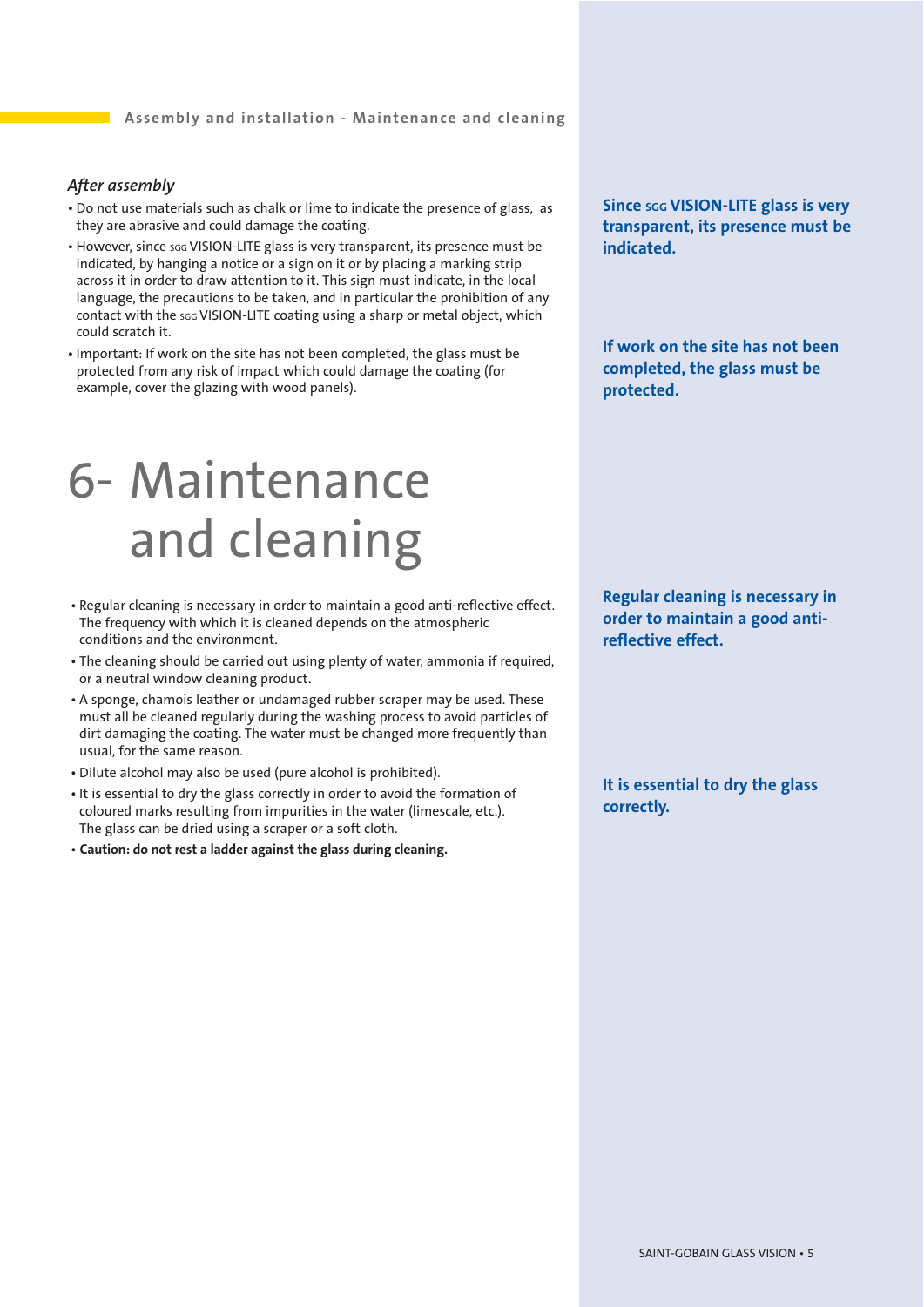# 7- Cleaning products

#### *Permitted cleaning equipment*

- Sponge
- Soft cloth
- Chamois leather
- Rubber scraper (rubber clean and undamaged), generally used for window cleaning.

#### *Permitted cleaning products*

- Ammonia highly diluted in water (1 or 2 capfuls in a bucket of water)
- Neutral cleaning products usually used for cleaning windows (with a low concentration of anionic surfactants)
- Sidolin window cleaning product
- Ajax window cleaning product
- Alcohol diluted in an aqueous solution
- For heavy soiling: slightly diluted alcohol (ethanol, methanol, alcohol), slightly diluted acetone.

#### *Products which we recommend for normal cleaning*

• Clean water on its own, with no other product. If required, the addition of ammonia highly diluted in the water (1 or 2 capfuls in a bucket of water). The glass can be dried using an undamaged scraper or a soft cloth.

#### *Prohibited products and equipment*

- Pure alcohol
- Pure acetone
- Cleaning products containing abrasive particles
- Acids, soda, strong bases
- Bleach
- Chemical scouring liquids
- Scouring sponges and cloths
- Steel wool
- Razor blades
- Etc, ...

**If labels are used on the glass, it is compulsory to use electrostatic labels, without glue, which do not leave any adhesive marks.**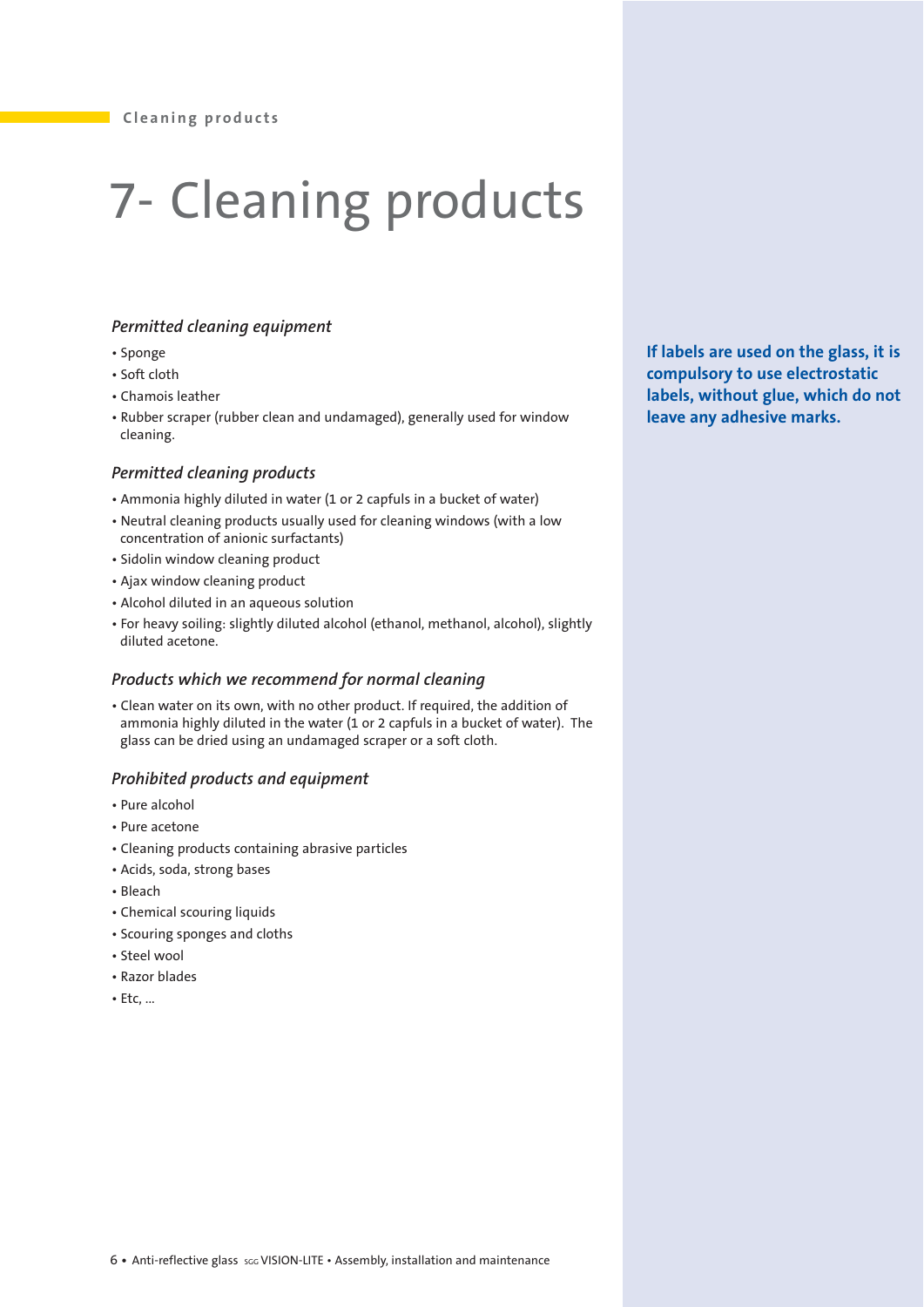## 8- Precautions

#### *Adhesive labels*

• If labels are used, it is compulsory to use non-adhesive electrostatic labels, which do not leave a mark.

#### *After installation of the glass*

- The user must not stick advertising labels or paint advertisements on the scc VISION-LITE coating. Other methods must be used, such as signs suspended behind the glass (in the window, if it is a shop).
- If work on the site has not been completed, the glass must be protected from any risk of impact which could damage the coating (for example, cover the glazing with wood panels).

#### *Marking*

• Since sgg VISION-LITE glass is very transparent, it is sometimes necessary to make its presence apparent (using a sign or another method) to avoid the risk of accidents to passers-by.

#### *Lighting*

- Users are strongly advised not to locate lighting in such a way that it shines directly or at an acute angle onto sac VISION-LITE glass (as is sometimes the case in shop windows). Such lighting could either cause too strong a reflection of the direct light on the glass, or cause an interference phenomenon on the surface of the glass visible in the reflection (this is the case with lighting which shines onto the glass at an acute angle). Diffused, indirect lighting is strongly recommended for the anti-reflective effect of saa VISION-LITE to be most effective.
- In the case of shop windows, for an effect of greater transparency it is also advisable to use a light background colour behind the SGG VISION-LITE glass and to provide adequate lighting in the shop window. For a good anti-reflective effect, we would not recommend using dark colours (grey, brown, dark blue, etc.).

#### *SGG VISION-LITE used in horizontal applications*

- For roof applications, it is not recommended to position the anti-reflective coating facing towards the outside (face 1). For this kind of application, the external sgg VISION-LITE laminated pane should only have a single anti-reflective side, which must face the inside.
- For horizontal interior applications (museum display cabinets, shelves, tables etc), precautions must be taken to avoid frequent and excessive finger marks and the risk of scratching.

## 9- Warranty

- The SGG VISION-LITE coating is guaranteed for a period of 5 years: a guarantee is given that the anti-reflection function and transparency of SGG VISION-LITE glass will be maintained for a period of 5 years under normal conditions of use and subject to the processing, handling and maintenance guidelines and recommendations mentioned earlier being observed. This performance concerns the light reflectance and transmittance of sGG VISION-LITE glass (average values are given for information only and may be subject to modification).
- Optical quality of SGG VISION-LITE: the optical or colour defects permitted in single glazing are defined in Section 1 "The product" in this document. Optical faults are identified when the glass is received.
- This warranty does not apply to:
	- broken glass or cracked glass;
- glass which has not been specified, transported, stored, handled, installed, assembled, cleaned, used or maintained in accordance with the instructions given in this document;
- replacement glass, after expiry of the warranty period for the initial glazing.
- In the event of a complaint, please contact your distributor. If any fault is found by the technical department, SAINT-GOBAIN GLASS will endeavour to supply newly manufactured scc VISION-LITE glass free of charge, but will not be responsible for the costs of removing and refitting the glazing. The replacement must be delivered to the same place as the initial order.
- This warranty is exclusive and defines the sole responsibility of SAINT-GOBAIN GLASS.